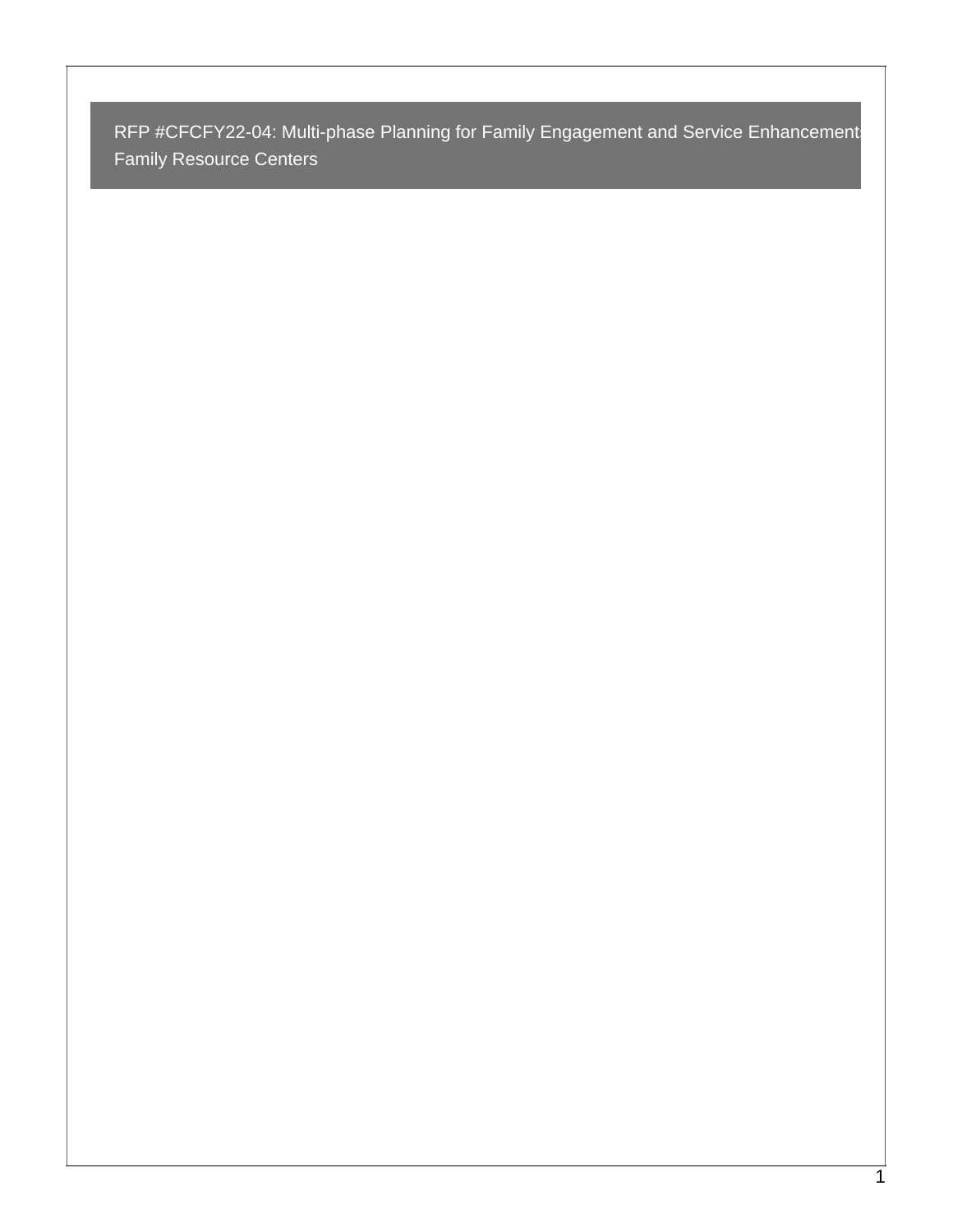Applicants should review the whole RFP document to guide their response to the RFP. The RFP documents can be found at: <https://www.first5sf.org/funding-opportunities/>

This RFP seeks to support currently funded contractors in the Family Resource Center Services Initiative to further develop and pilot approaches identified though the Family Innovation Hub. The Family Innovation Hub convened a series of conversations between First 5 SF, FRC staff and leadership, and SFUSD EED staff and leadership, and parents/caregivers of primarily Black and African American SFUSD EED students.

Successful grants will support deep planning and engagement with target population families for projects in the following areas identified through the Innovation Hub.

1. Development of authentic partnerships and intentional, impactful connections prioritizing the RFP population of focus through capacity-building followed by practice and policy change in the following areas that value and respect families' culture and parents'/caregivers' key role as child's first and best teacher: communication, welcoming spaces, and counter-narratives.

2. Capacity-building, practice changes, service modifications, policy changes, and/or pilot launching of a school success pathway prioritizing the RFP population of focus within current essential services. Modifications, enhancements and pilot efforts could include:

- New capacity and/or linkages for Education Navigators and Advocates supporting school enrollment and achievement of early learning school success goals.

- Supports for families to develop their skills as educational advocates and identify professional pathways that can further benefit the career development.

- Tools, resources, referrals, and warm hand-offs that offer students and their families opportunity for immediate and future academic success and social and emotional development.

3. Capacity-building, practice changes, service modifications, policy changes, and/or pilot launching of innovative strategies to ensure equitable access for the RFP population of focus to resources through technology, enhanced outreach, and/or specialized reservation systems.

### **Submission Process and Timeline**

The application submissions for this RFP will be electronic only. All forms and attachments will also be submitted via the Survey Monkey link. The forms can be downloaded at www.first5sf.org. Applicants are advised to review the full RFP document and understand its contents before final submission.

All submissions are due on April 11 at noon SHARP. The online application will close at that time, and no late applications will be allowed to be submitted.

All forms and attachments are also due on April 11 at noon SHARP. Late attachments and/or attachments submitted via other mechanisms outside the online application will not be considered.

Applicants are responsible for checking for updates, corrections, clarifications and other changes to this RFQ at www.first5sf.org.

Additional note about online submission via SurveyMonkey: A PDF of the application will be provided for download at www.first5sf.org. This application template is not intended for submission use; only for viewing. First 5 SF also asks that any test applications created on the SurveyMonkey application link, be deleted as soon as possible in order to avoid confusion.

Two mechanisms have been embedded in the application to certify them as final (one at the beginning and one at the end). All applications with boxes not checked to indicate they are valid submissions and/or applications with apparent "dummy" or "test" information will be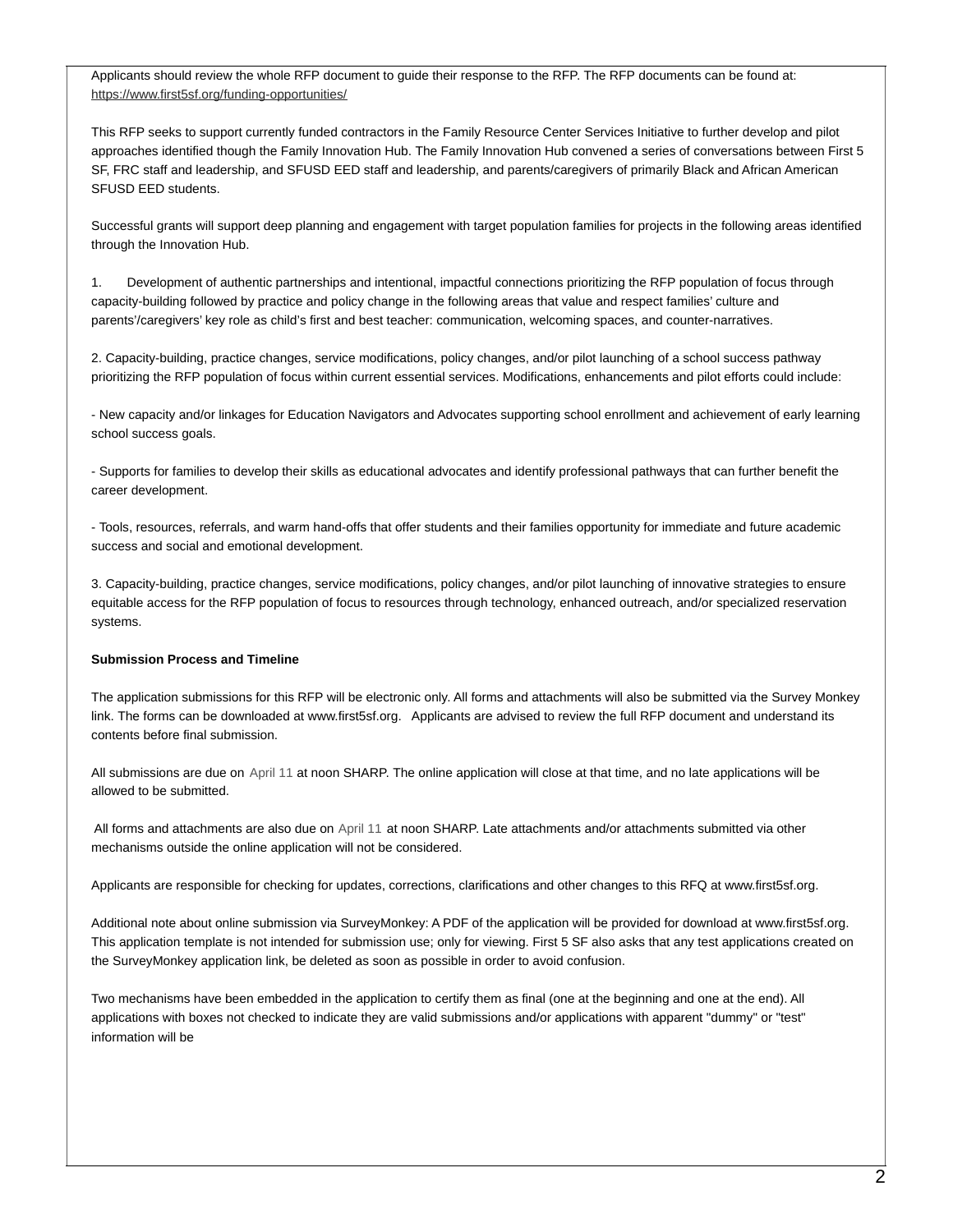#### **Grant Expectations and Outcomes**

Grants are expected to respond directly to recommendations from the Family Innovation Hub through a multi-phase planning and action project to bring about an organizational culture shift toward authentic engagement of the population of focus. Projects are to be conducted in close partnership with parents, and if applicable, community partners.

All projects must start with a planning phase that includes an in-depth landscape analysis of either current practice or needs/problem/readiness assessment and a dedicated process for authentic engagement of population of focus parents and caregivers from beginning to end of the project. Reflection questions to support authentic engagement are outlined below.

Are parents equal partners in the process with influence, shared power, and shared decision making?

Is communication bi-directional and is the relationship reciprocal and mutually beneficial? Are families being equitably compensated?

- Are parents co-creators of knowledge? Are they being respected for the knowledge and lived experience they bring to the team?
- Have you been intentional and transparent about both the mutual and non-mutual benefits of the engagement?

### **Minimum Eligibility**

Current City-funded Family Resource Center as Lead Agency, which includes the following additional minimum eligibility:

- Community-based organization that is nonprofit and tax-exempt under Section 501(c)(3) of the Internal Revenue Code;
- Must have a physical presence in California, and the capacity to work throughout San Francisco County; and
- Must be a San Francisco City-approved supplier/vendor in good standing at the time the contract is executed.

### **Review Criteria**

Proposals received will be reviewed using the scale below. Only applications deemed whole and complete will be reviewed.

Application is whole and compete, minimum eligibility met yes/no Understanding of Current Participation up to 20 points Description of Family Engagement up to 25 points Project Description: Planning phase up to 15 points Project Description: Action phase up to 20 points Budget Up to 20 points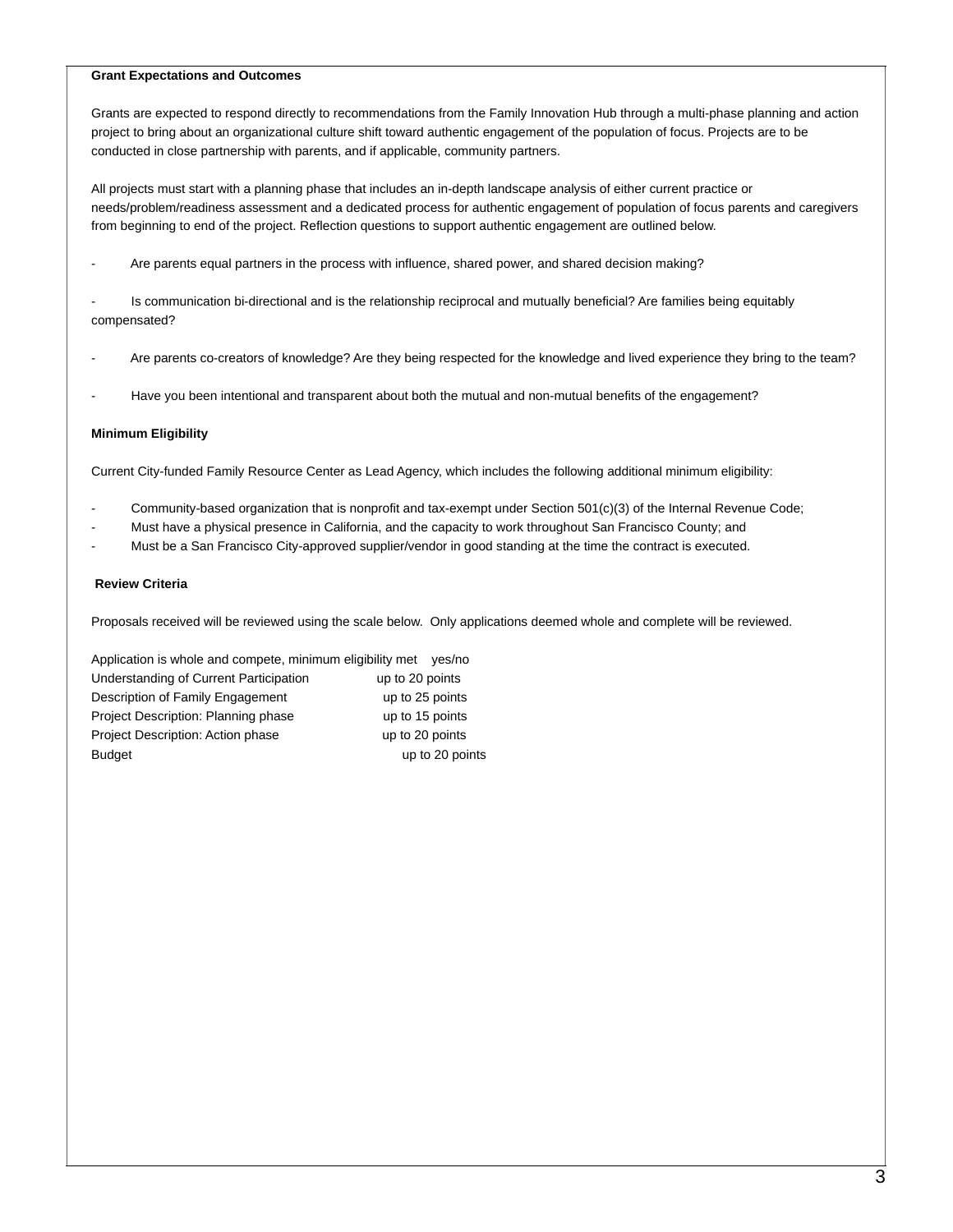Section 1: Coversheet and Contact Information

**The contact information provided will be used by the Commission to communicate with applicants.**

\* 1. Name of Applicant/Organization

\* 2. Name of Executive Director

\* 3. Executive Director Email

\* 4. Executive Director Direct Phone Number

\* 5. Applicant Primary Contact Person Name

\* 6. Primary Contact Person Email

\* 7. Primary Contact Person Phone Number (please use xxx-xxx-xxxx format)

\* 8. Applicant Secondary Contact Person Name

\* 9. Secondary Contact Person Email

\* 10. Secondary Contact Person Phone Number (please use xxx-xxx-xxxx format)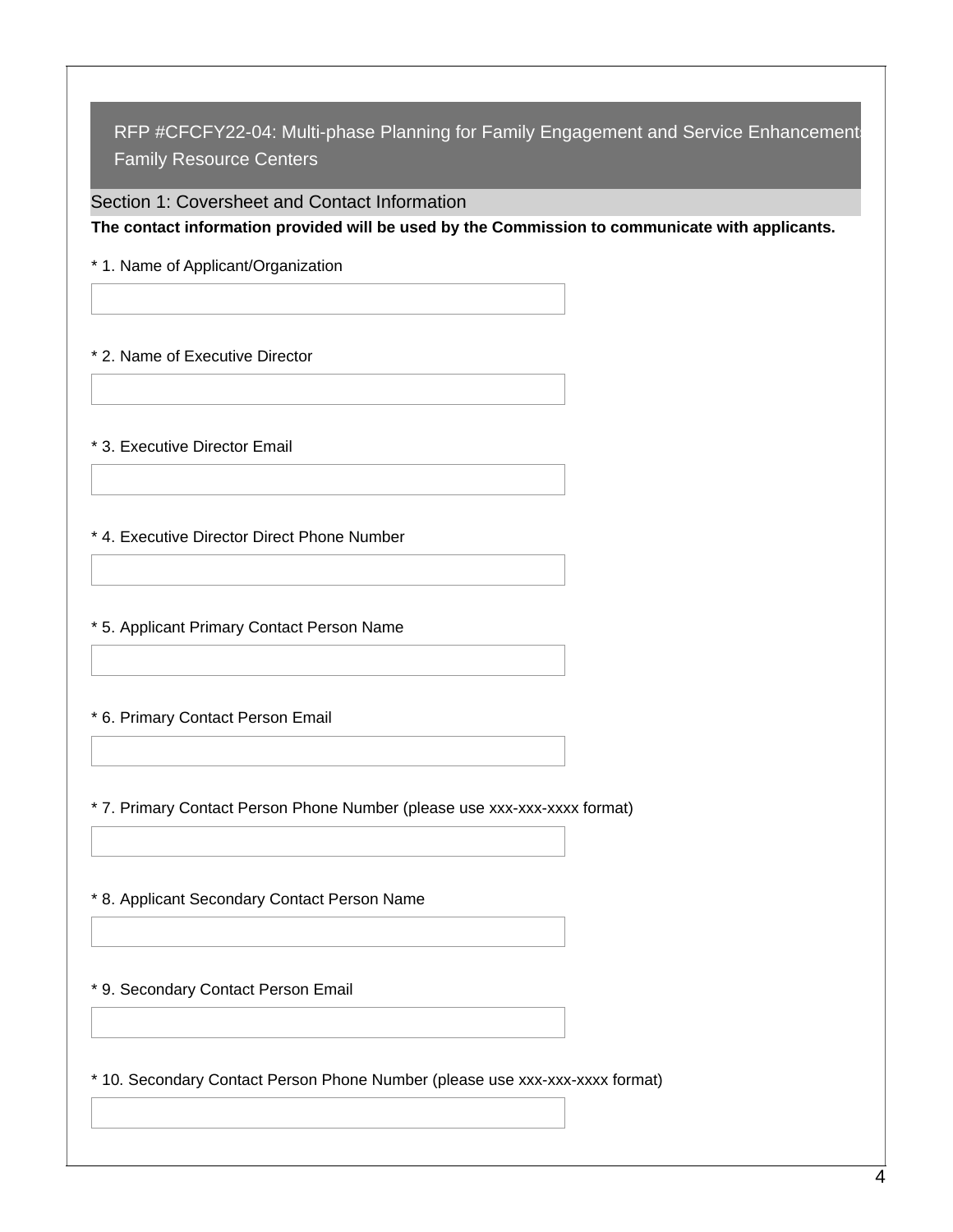\* 11. Amount of Grant Request (up to \$250,000.00 inclusive)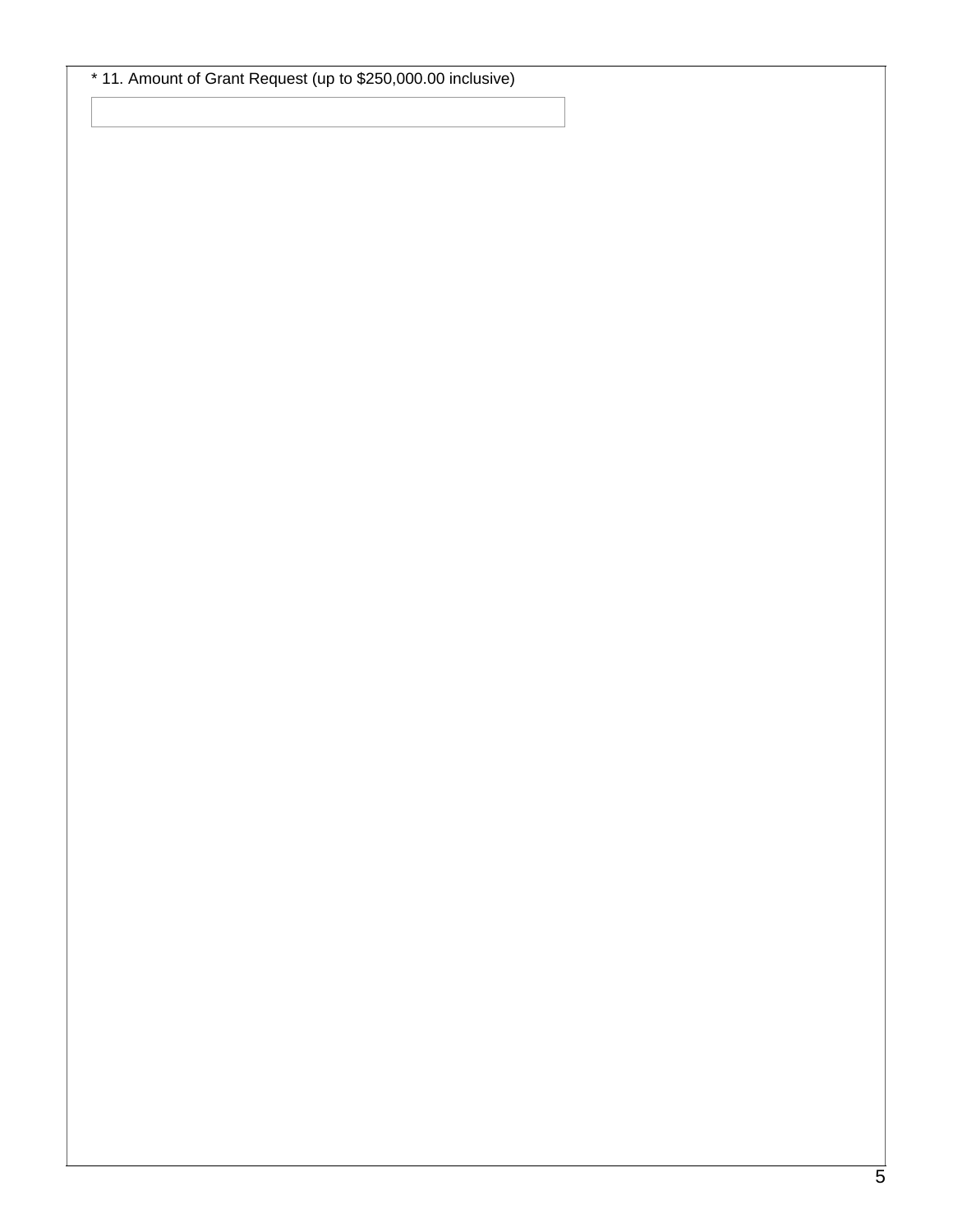# Section 2: Verification of Minimum Eligibility

**Verify all Minimum Eligibility Requirements and provide complete responses to verification questions, including business location of record/physical presence and capacity to serve San Francisco County; statement of city-approved vendor status; statement regarding TB clearance and, if applicable, fingerprinting.**

**Failure to complete any single eligibility criteria will result in this application being inadmissible.**

\* 12. Physical Address: Applicant must have a physical address in San Francisco, CA

| <b>Address</b>         |                    |  |
|------------------------|--------------------|--|
| <b>Address 2</b>       |                    |  |
| <b>City/Town</b>       |                    |  |
| <b>State/Province</b>  | -- select state -- |  |
| <b>ZIP/Postal Code</b> |                    |  |

\* 13. What Family Resource Center Initiative Contract(s) does your organization manage?

| FRC Contract 1: |  |
|-----------------|--|
| FRC Contract 2: |  |
| Other:          |  |

\* 14. Employee Identification Number/Tax ID: Applicant must be a community-based organization that is nonprofit and tax-exempt under Section 501(c)(3) of the Internal Revenue Code

\* 15. Is your organization/entity currently a City-Approved Vendor

- Yes
- No

\* 16. If yes, please enter City-Approved Vendor ID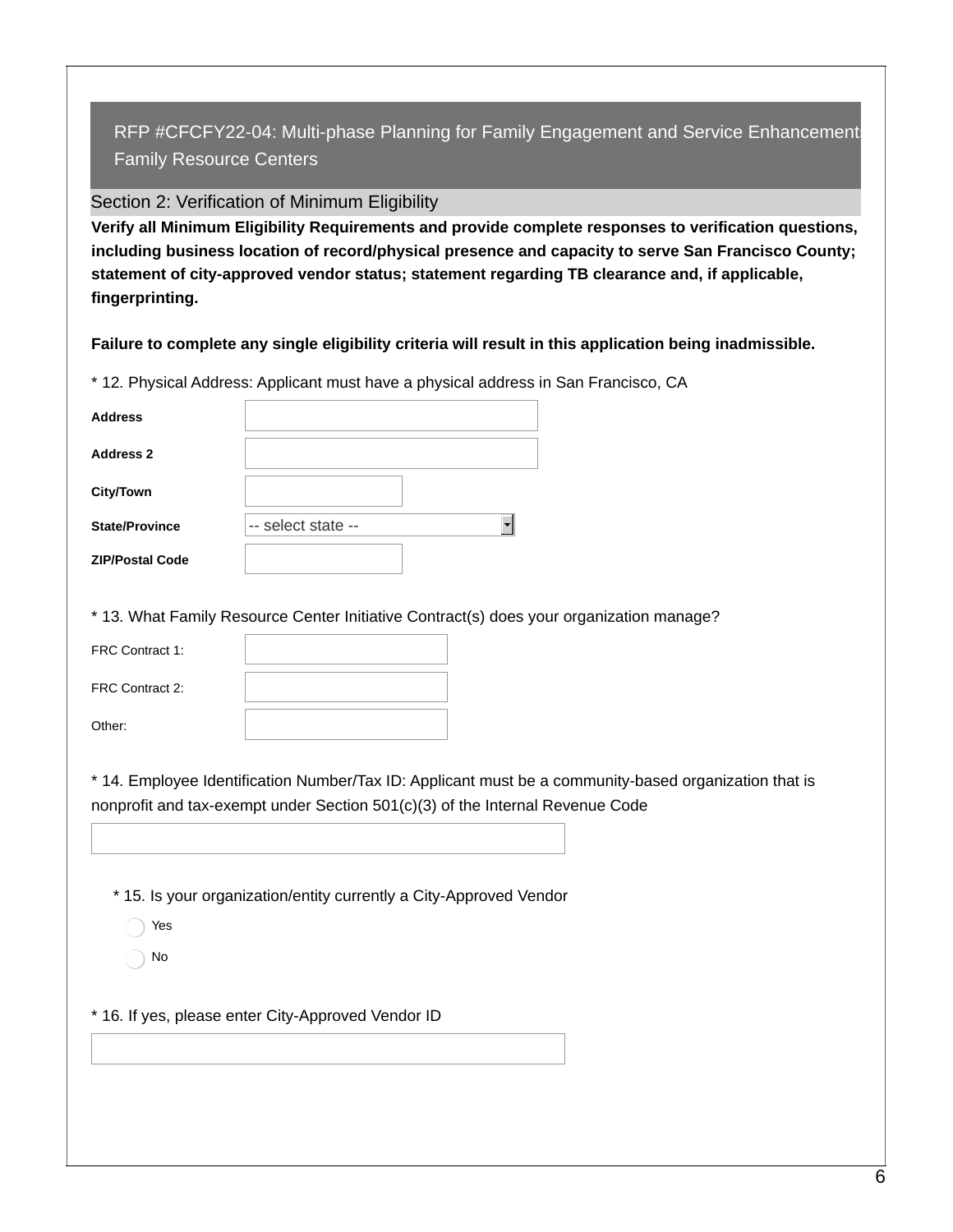\* 17. If no, please use this check box to confirm that applicant is willing to become a City-Approved Vendor within 45 days of award notice

Applicant confirms willingness to become a City-Approved Vendor withing 45 days of award notice.

\* 18. I certify being willing and able to comply with the City contracting requirements set forth in sections VII and VIII of the RFP document and city standard grant agreement.

Yes, I certify this agency is willing and able to comply with City contracting requirements.

No, my agency will not be able to comply with City contracting requirements.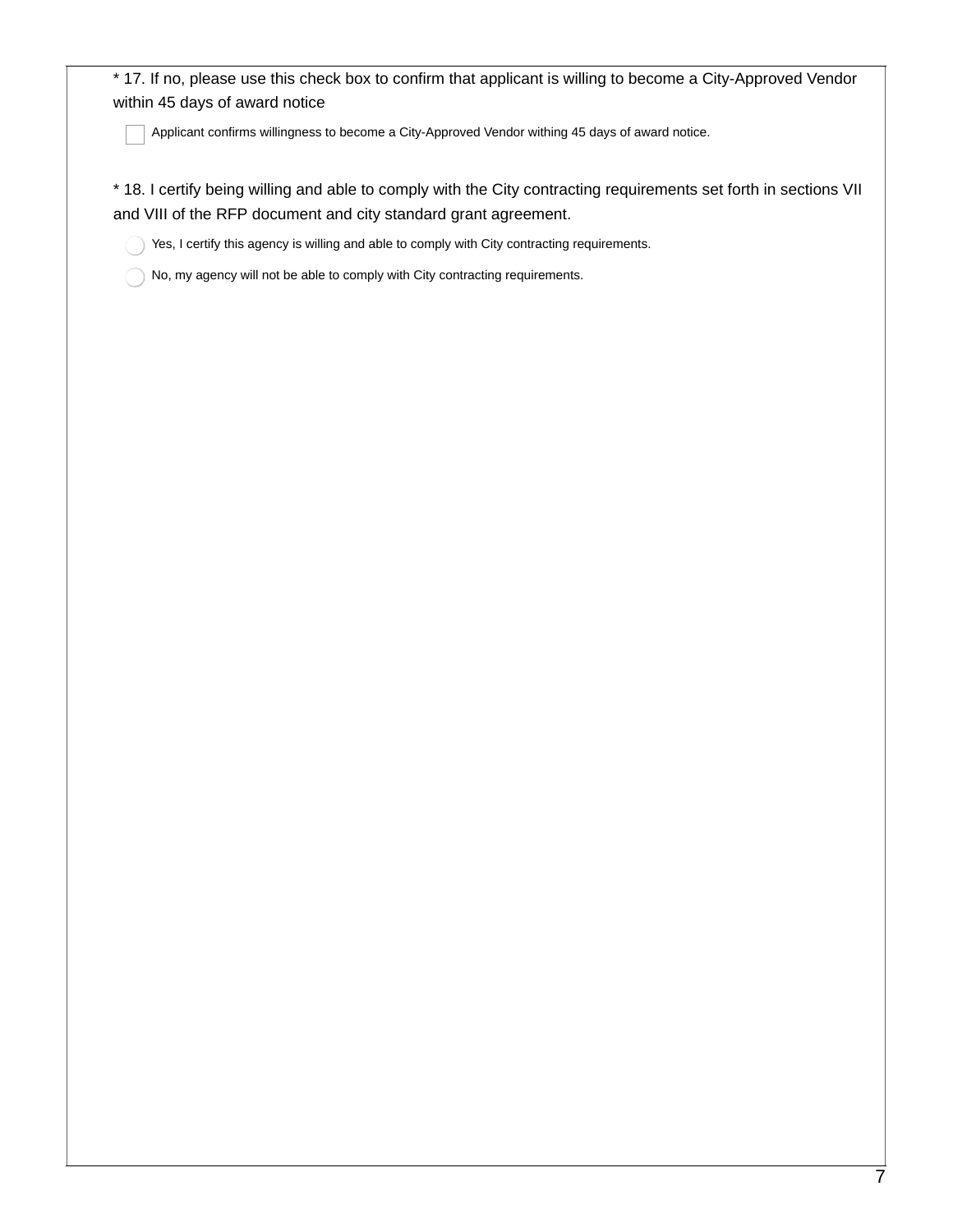## **Understanding of Current Participation (20 points)**

\* 19. Describe current rate of participation of RFP population of focus within agency services; include whether this is an increase or decrease and whether participation patterns tend to vary by service. Include any observation of or data regarding differential outcomes for population of focus families if available. (Limit to 1 page, 1.5 line spacing, 12pt font.)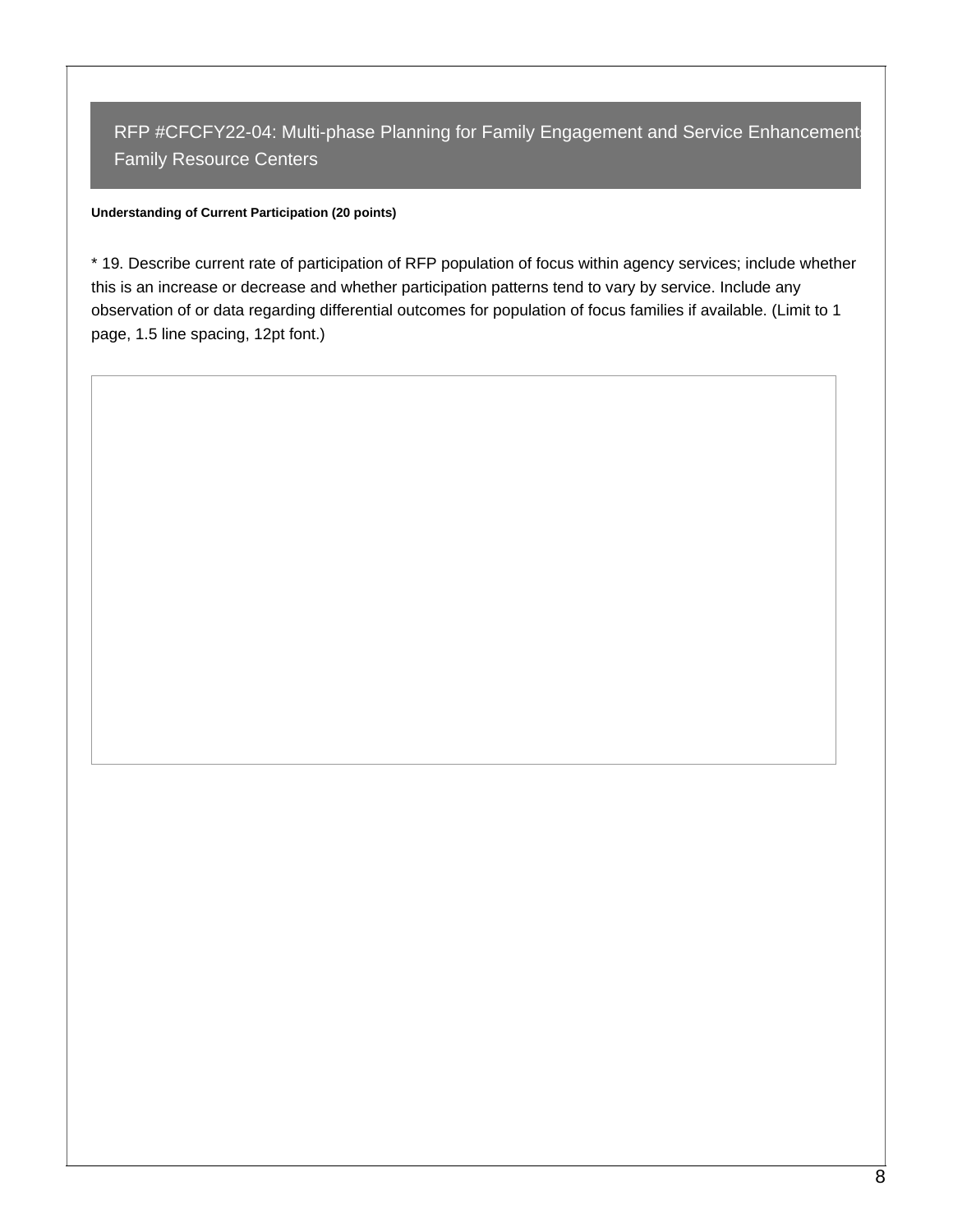\* 20. Describe any patterns of inclusion or exclusion and initial areas for change and improvement noted by staff and/or participants, as well as any past successes or challenges addressing these. (Limit to 1 page, 1.5 line spacing, 12pt font).

\* 21. Describe and demonstrate a commitment to honest and rigorous examination and root-cause analysis to support a service culture that combats anti-Black racism, including ways agency may have been complicit in past harms. (Limit to 1 page, 1.5 line spacing, 12pt font.)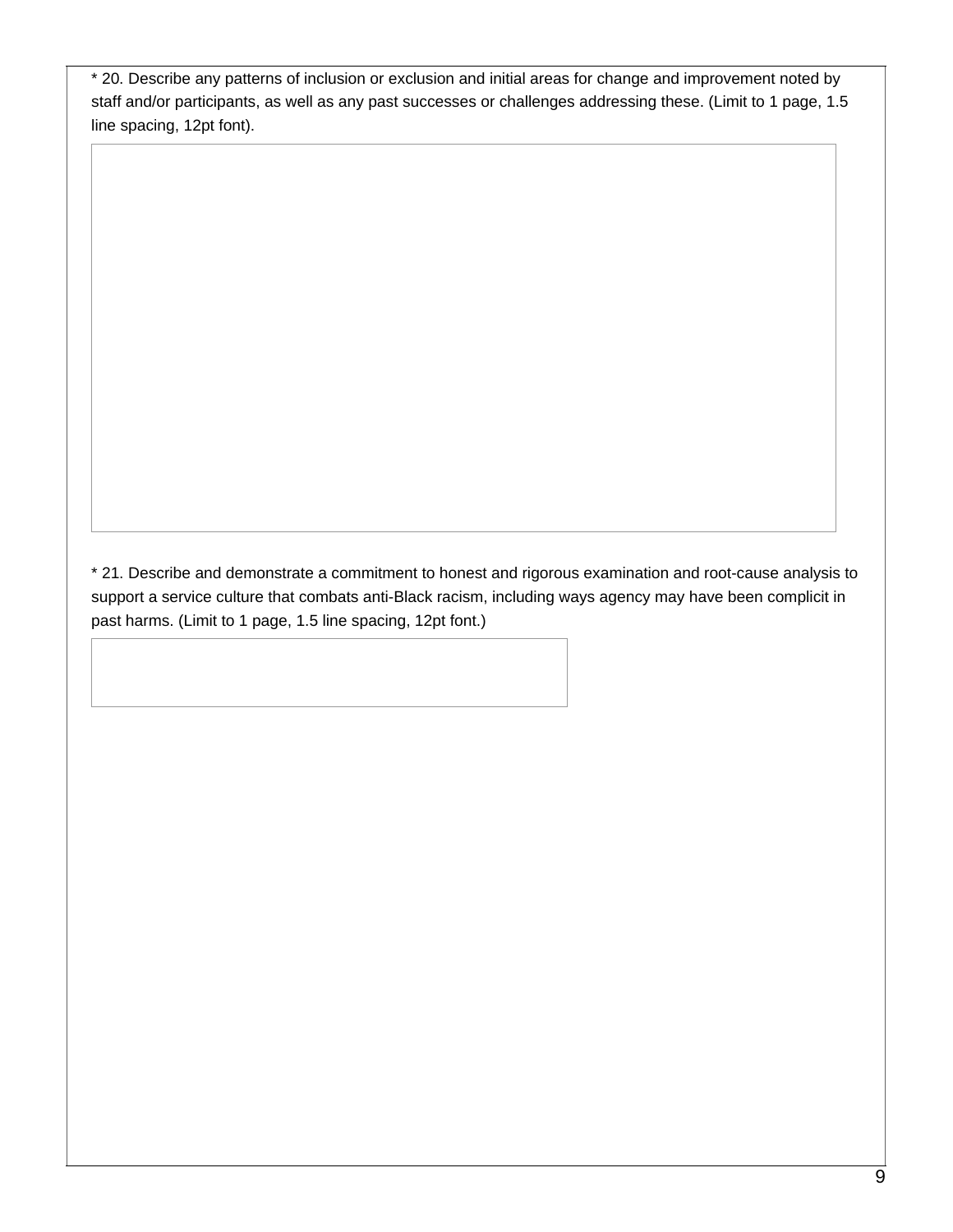### **Authentic Parent Engagement (25 points)**

\* 22. Describe any successful past experiences engaging parents/caregivers from diverse cultural, ethnic and socioeconomic backgrounds; specifically describe how you will center and uplift the knowledge, wisdom and experience that population of focus parents and caregivers bring. (Limit to 1 page, 1.5 line spacing, 12pt font.)

\* 23. Specifically describe how will you ensure parents are equal partners in the process with influence, shared power, and shared decision making. (Limit to 1.5 pages, 1.5 line spacing, 12pt font.)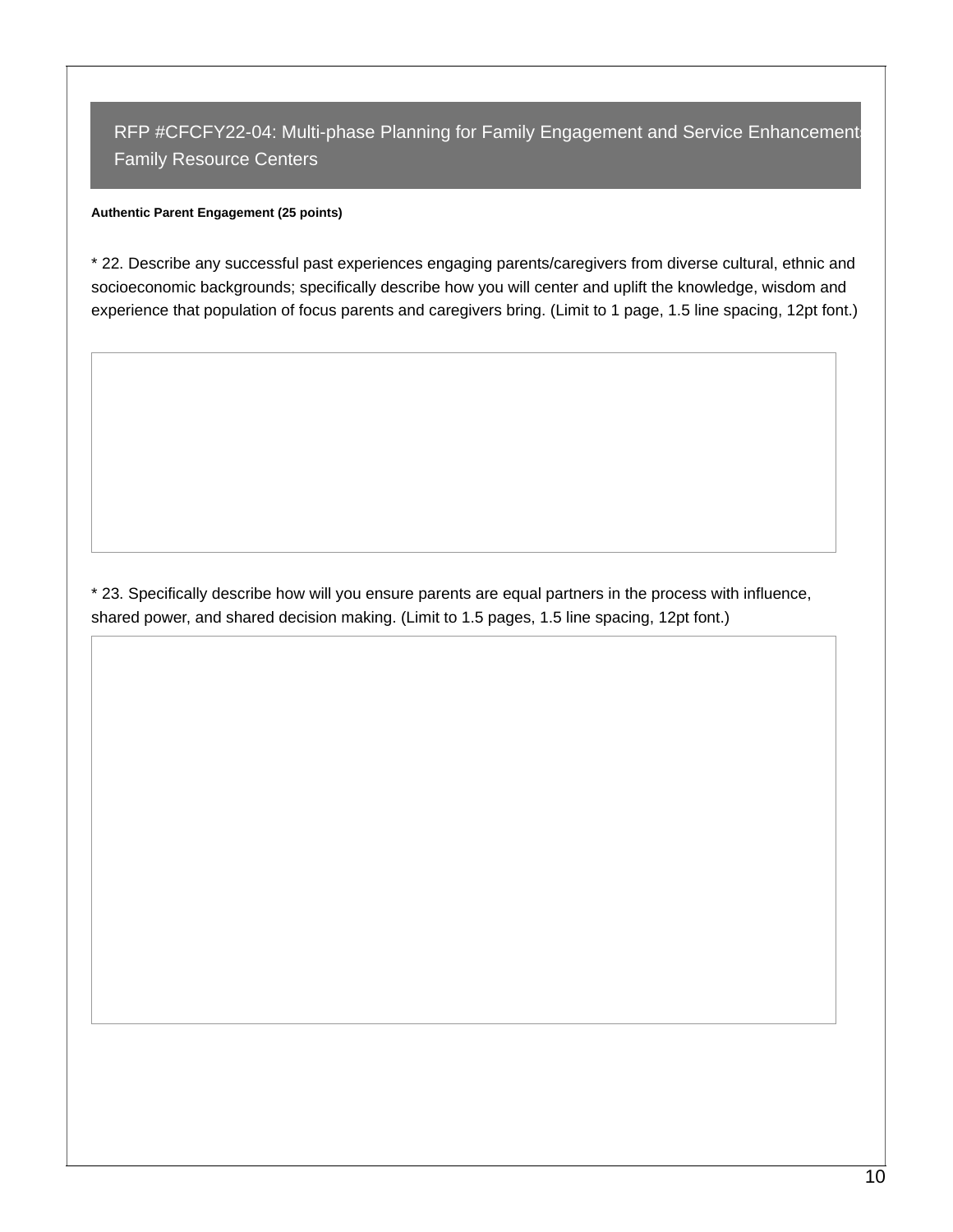\* 24. Describe communication and compensation strategies to ensure the process is bi-directional, mutually beneficial, and non-extractive. (Limit to 1 page, 1.5 line spacing, 12pt font.)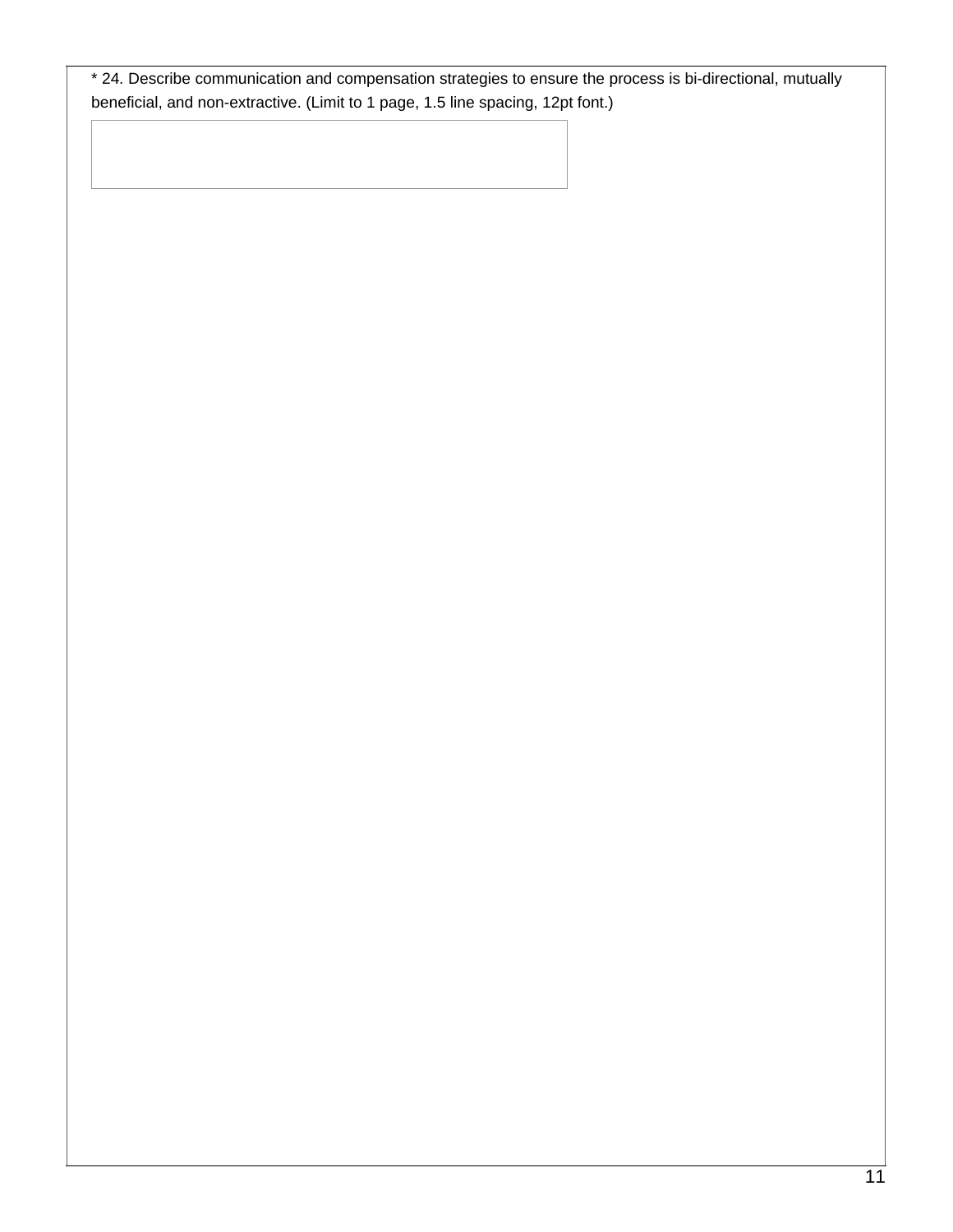### **Project Description: Planning Phase (15 points) Project Description: Action Phase (20 points)**

Applicants must select and describe project that fits in at least one of the below areas:

1. Development of authentic parent, caregiver, and family partnerships and intentional, impactful family connections through capacitybuilding followed by practice and policy change.

2. Capacity-building, practice changes, service modifications, policy changes, and/or pilot launching of school readiness and success pathway within current essential services.

3. Capacity-building, practice changes, service modifications, policy changes, and/or pilot launching of innovative strategies to ensure equitable access to resources

\* 25. Provide a narrative description of the proposed project, including rationale for selecting, how the project represents something new and innovative that has not been tried before, and how you will define success. Please clearly distinguish in the narrative between the planning and action phases of the project, specifically detailing what will take place in each phase, and how the planning phase will set the foundation for the action phase. (Limit to 1.5 pages, 1.5 line spacing, 12pt font.)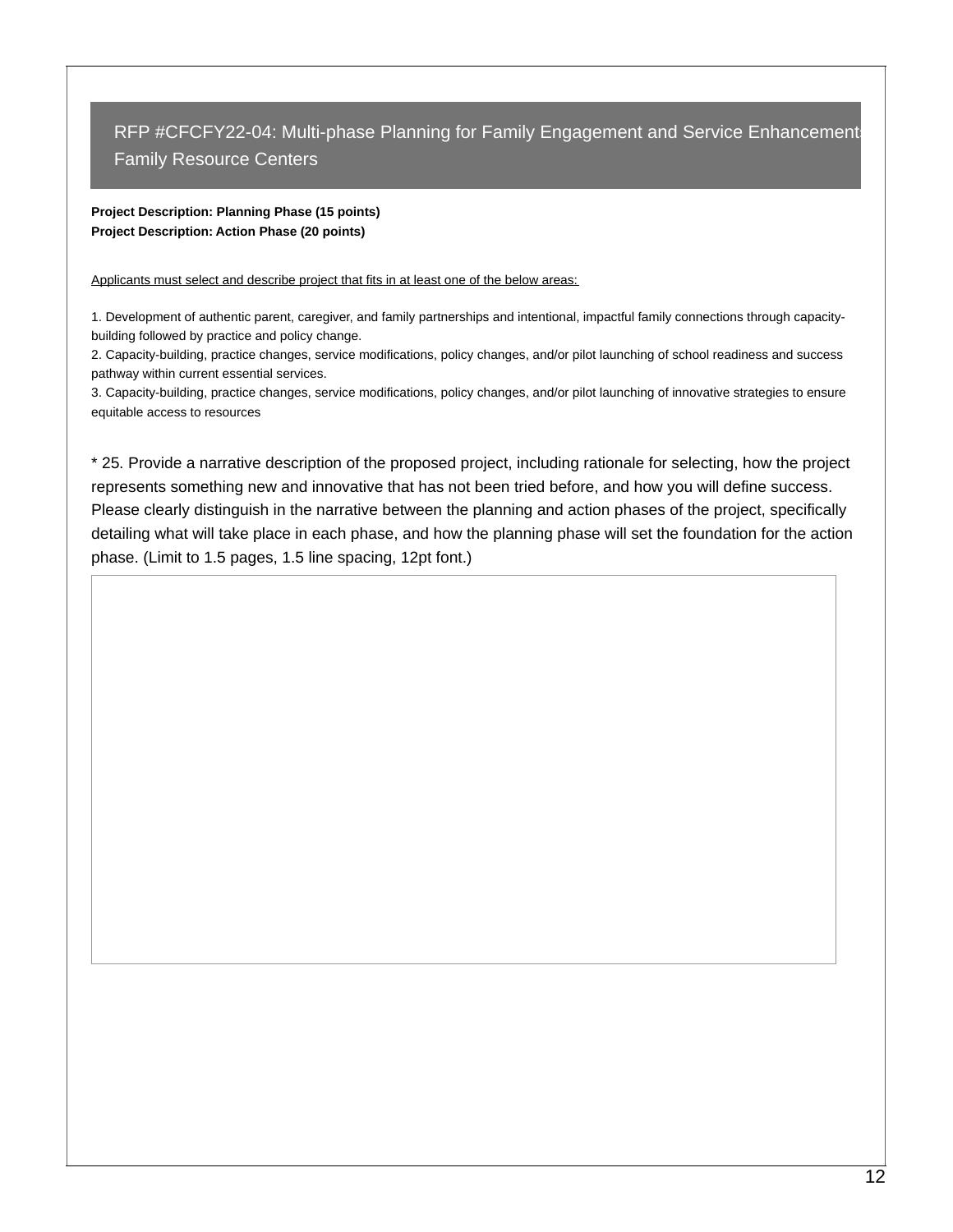\* 26. Describe attributes of your agency that will help support and foster the success of the project, including any organizational or agency-wide plans, strategies, and activities to discuss racial equity and inclusion among staff and program participants, as well as internal controls to regularly review current practices through the lens of racial equity and inclusion to identify areas of improvement. (Limit to 1 page, 1.5 line spacing, 12 pt. font.)

\* 27. List the measurable activities, timeline, milestone outcomes, and data or other indicators you will track to measure success for the proposed project. Ensure that parent engagement activities and processes are highlighted throughout; ensure that activities and measures of success are specifically included for the planning phase as distinct from the action phase. (Limit to 0.5 pages, 1.5 line spacing, 12 point font.)

\* 28. Describe how you will incorporate mechanisms for sustainability into the project work and timeline. (Limit to 0.5 page, 1.5 line spacing, 12 point font.)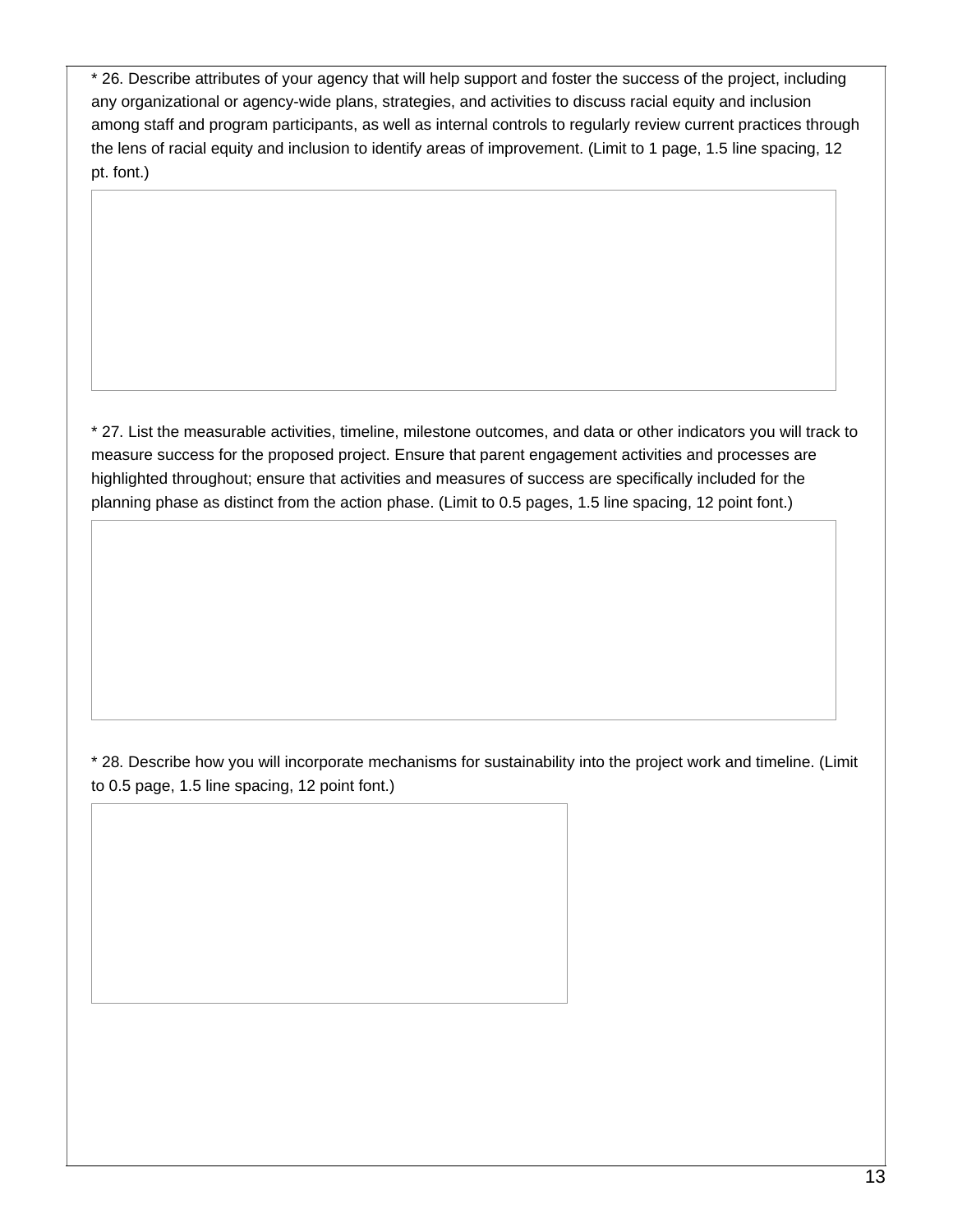### **Program Description Continued**

List key staff with statement of qualifications and certifications that matches the requested qualifications. No points awarded if there is no match between staffing structure and selected duties.) Note: staff resumes or job descriptions if not already hired must be uploaded in order for application to be admissible.

## \* 29. Key Staff 1 (upload resume at end of section)

| <b>First and Last Name</b>                                                         |  |
|------------------------------------------------------------------------------------|--|
| Title                                                                              |  |
| <b>Brief Description of Role</b><br>and Qualifications (3-5)<br>sentences maximum) |  |
| Anticipated start date                                                             |  |
| Language(s) spoken                                                                 |  |

## \* 30. Key Staff 2 (upload resume at end of section)

| First and Last Name                                                                |  |
|------------------------------------------------------------------------------------|--|
| Title                                                                              |  |
| <b>Brief Description of Role</b><br>and Qualifications (3-5)<br>sentences maximum) |  |
| Anticipated start date                                                             |  |
| Language(s) spoken                                                                 |  |

## 31. Key Staff 3 (upload resume at end of section)

| First and Last Name                                                                |  |
|------------------------------------------------------------------------------------|--|
| Title                                                                              |  |
| <b>Brief Description of Role</b><br>and Qualifications (3-5)<br>sentences maximum) |  |
| Anticipated start date                                                             |  |
| Language(s) spoken                                                                 |  |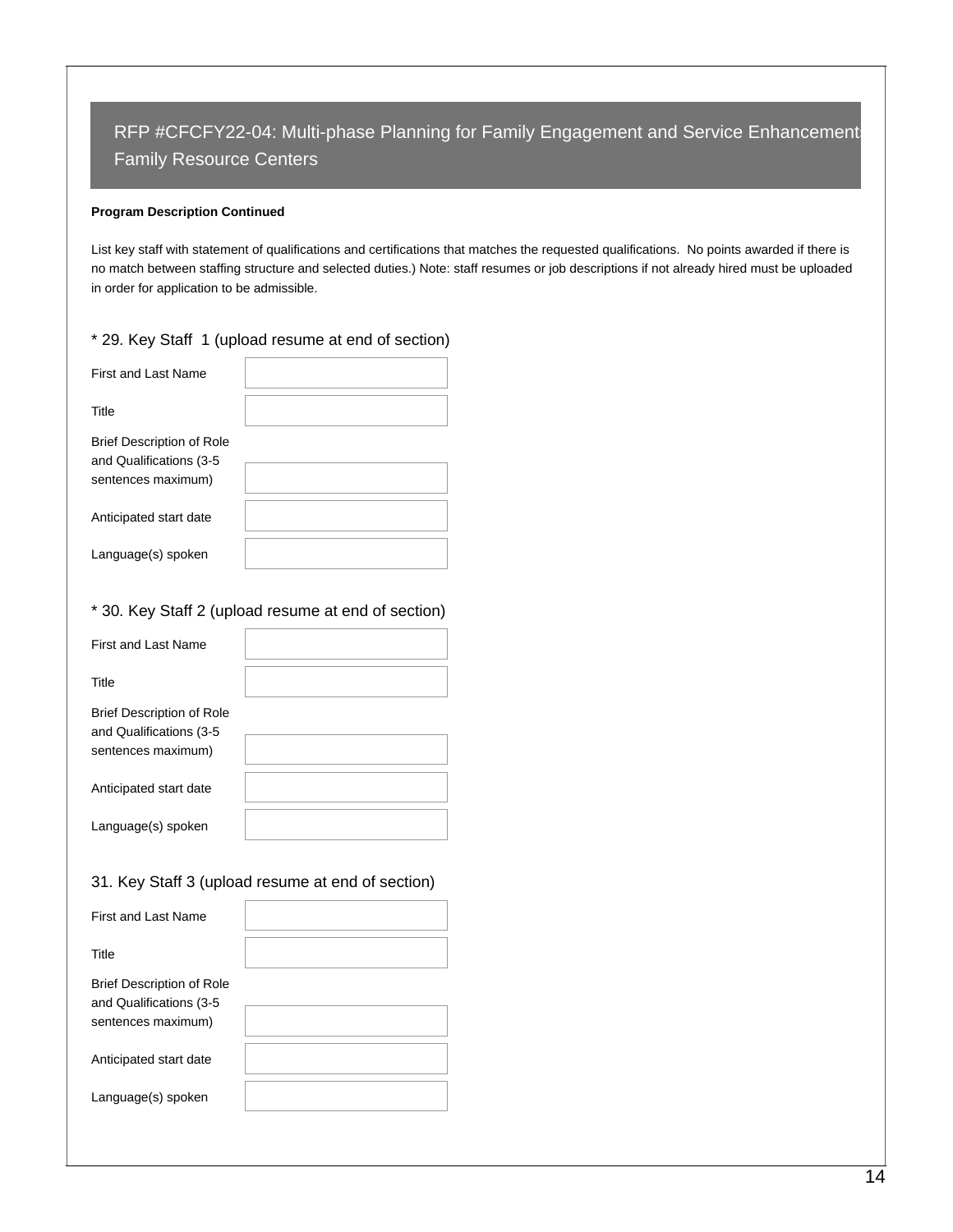| 32. Key Staff 4 (upload resume at end of section)                                 |  |
|-----------------------------------------------------------------------------------|--|
| First and Last Name                                                               |  |
| Title                                                                             |  |
| <b>Brief Description of Role</b><br>and Qualifications (3-5<br>sentences maximum) |  |
| Anticipated start date                                                            |  |
| Language(s) spoken                                                                |  |

33. List any community organizations you plan to collaborate or work with on this project

| Organization Name:        |  |
|---------------------------|--|
| Organization Name:        |  |
| Organization Name:        |  |
| <b>Organization Name:</b> |  |

\* 34. Resumes and Position Descriptions - Application Attachment A

Include resumes and job descriptions of key staff listed above. These documents should provide sufficient detail to permit Commission staff to assess how their experience will contribute to the project's objectives. These should all be put into a single PDF and labeled as "Attachment A - Staffing with Applicant Agency Name".



\* 35. Signature Page Form - Application Attachment B

Application Attachment B can be downloaded at www.first5sf.org. Print, sign, scan and label as "Required Attachment B - Signature Page Form with Applicant Name".

Choose File Choose File

No file chosen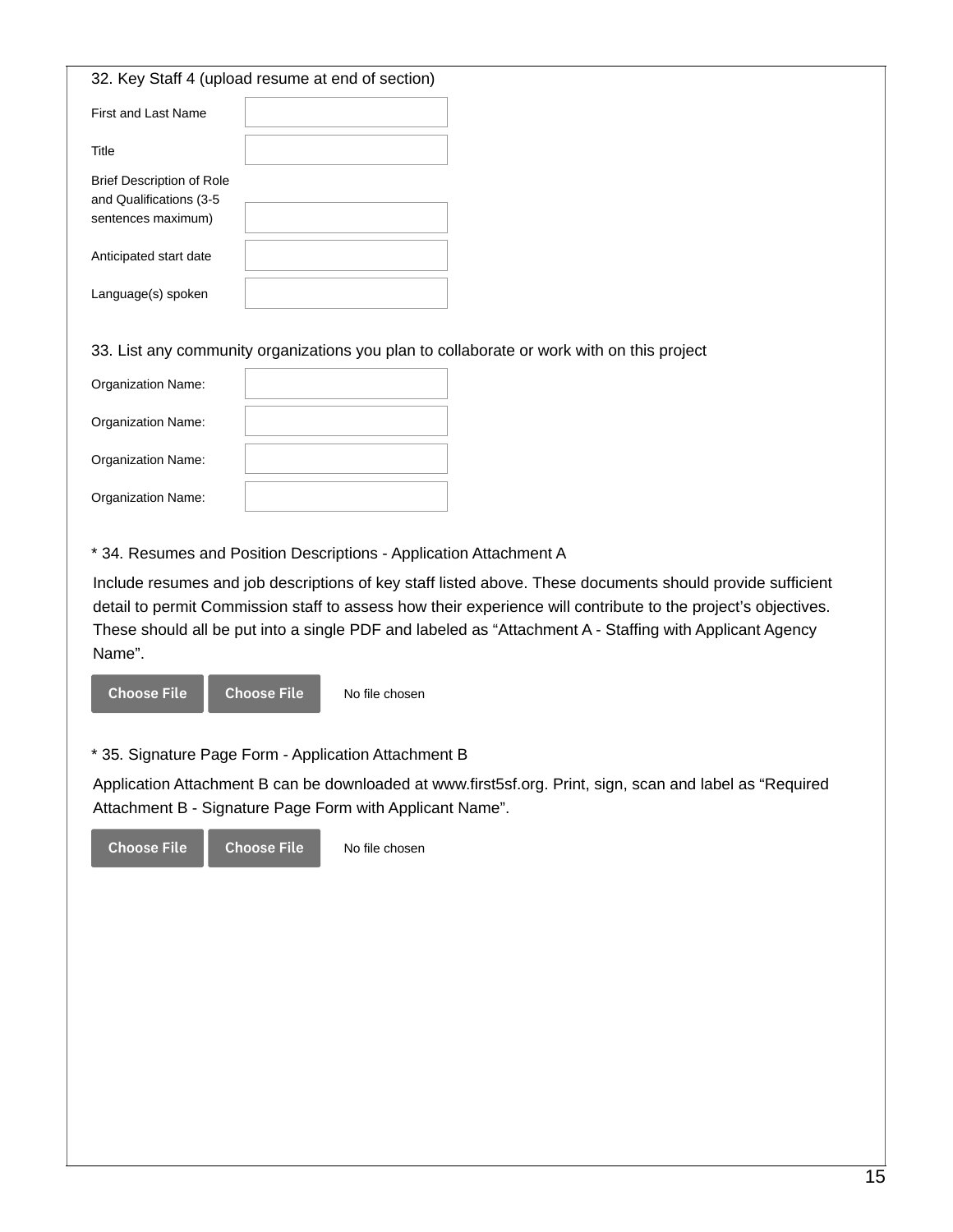Section 4: Budget and Budget Narrative and Financial Attachments

**Use the provided Excel Budget & Budget Narrative Form (Attachment C), which can be downloaded at** www.first5sf.org to create a line item budget for the period of May 2022 - June 2022, July 2022 - June **2023**

**Do not exceed the amount of \$250,000.00 for the grant period.**

**Provide a narrative for any item in the budget whose purpose may not be obvious or immediately clear.**

**The budget is worth up to 20 points.**

\* 36. Budget and Budget Narrative Form - Application Attachment C

No file chosen

Use Budget and Budget Narrative Excel Form (Attachment C) provided and follow instructions Introduction above. Attachment C can be downloaded at www.first5sf.org. When form is complete put it into PDF and title "Attachment C - Budget and Budget Narrative Form with Applicant Agency Name"

Choose File Choose File